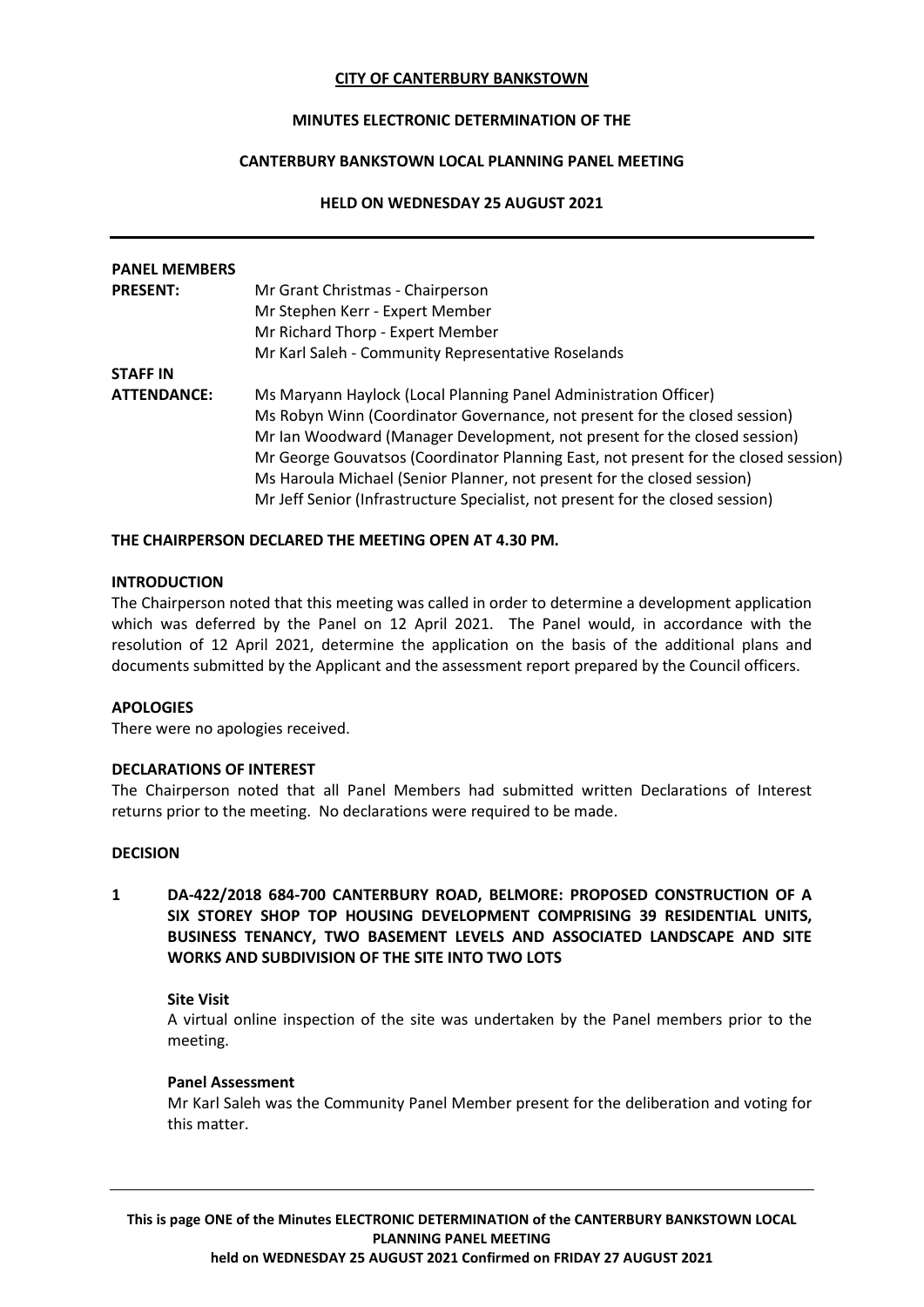The Panel noted the resolution of the previous Panel of 12 April 2021 and the particular matters which warranted deferral of the application following consideration of the detailed assessment report considered at the meeting.

In particular the Panel noted that:

- (a) The clearance height of the entrance to the basement for waste vehicles had been amended to comply with the Council's standards;
- (b) The applicant has provided amended civil plans which addressed the pedestrian footpath and pram ramps grades; and
- (c) The floor to ceiling heights of the ground floor had been increased to allow for a finished floor to finished ceiling height to the ground floor tenancy of 3.3m as required by Councils DCP.

The Panel also noted that the result of achieving the relevant clearance and floor to ceiling heights was that the proposed development would not comply with the 18m height of buildings development standard in clause 4.3 of the Canterbury Local Environmental Plan 2012. The development's proposed non-compliance would be up to 310mm. The Panel was of the view that the Applicant's Clause 4.6 Request was well founded and that the proposed height provided for an appropriate transition between the adjoining developments. Further, the Panel accepted that the non-compliant height resulted in an improved amenity by enabling greater floor to ceiling heights for the two level dwellings on the upper levels of the development.

The Panel noted that the building height is predicated on floor-to-floor heights on levels 1 to 4 of 3.0m; and that detailed sections have been provided indicating that it is feasible to construct the floors at this height while achieving the 2.7m minimum ceiling height required by the Apartment Design Guide (ADG). While there was some discussion regarding whether this was feasible, the Panel agreed that this issue was not determinative.

The Panel otherwise accepted the assessment of the Panel of 12 April 2021 in respect to the other relevant matters including the amenity of the dwellings by reference to the ADG.

The Panel considered that one matter required specific attention – being the potential amenity (acoustic) impacts to the bedrooms of Apartments 106 and 107 having regard to their location directly over the basement driveway. An additional condition of consent should be imposed to require particular acoustic treatment before the issue of a construction certificate.

The Panel also made particular note of the public benefit that would ultimately result by the dedication of part of the site to permit the joining of Joan Lane and Timothy Lane.

The Panel concluded that the application had been amended so that it was worthy of approval.

# **CBLPP Determination**

1. Pursuant to the provisions of clause 4.6 of the Canterbury Local Environmental Plan 2012 ("the LEP"), the Panel is satisfied that the written request in relation to the contravention of the height of buildings development standard in clause 4.3 of the LEP has adequately addressed the required matters in clause 4.6 of the LEP. The Panel agrees that the written request demonstrates that compliance with the development standard is unnecessary in the circumstances of the case and there are sufficient environmental planning grounds to justify contravening the development standard.